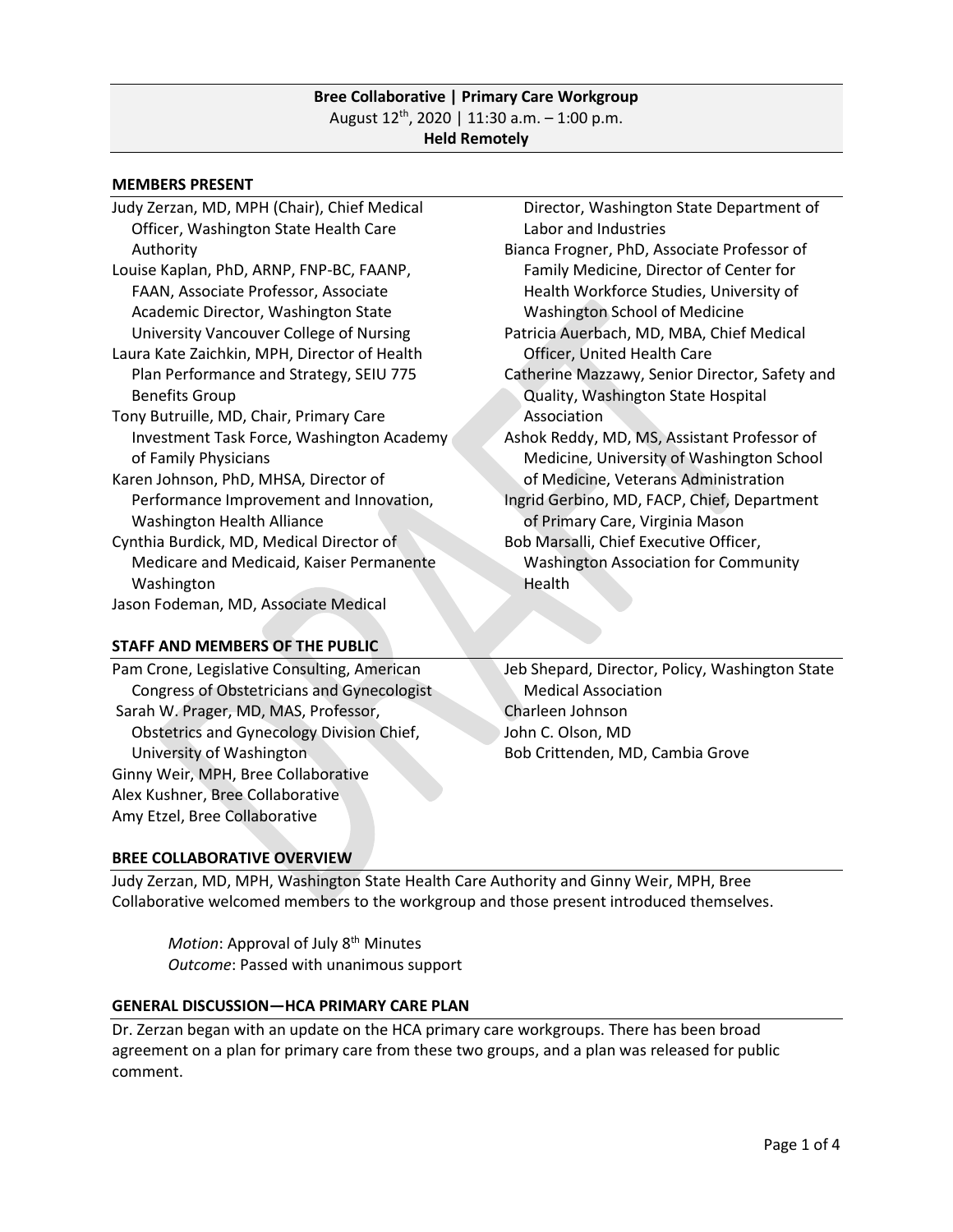- The plan outlines what primary care should do, a payment model (transformation of care fee, comprehensive primary care payment, performance incentive payment), and metrics (including transformation measures).
- The plan received many public comments. Most of the comments were about implementation.
	- $\circ$  Implementation details have yet to be determined—the HCA groups are aiming for agreement on a high-level model right now.
- Laura Kate Zaichkin, MPH, Director of Health Plan Performance and Strategy, SEIU 775 Benefits Group, asked how aligned the commercial payers and purchasers are with the proposed model. Dr. Zerzan answered that commercial groups were involved and around the table, although there was some question as to how important primary care is.
- There were several comments about attribution—the model says they want 90% attributed to primary care. This workgroup can help flesh out that discussion.
- Jeb Shepard, Director, Policy, Washington State Medical Association, asked for an explicit mention of the quadruple aim, including reducing administrative burden.
- John C. Olson, MD, asked what the opposition has been to having a high percentage of primary care.
	- o The payers are enthusiastic, but sometimes patients do not want to utilize primary care.
	- $\circ$  Even among enthusiastic purchasers, there is reluctance to ask employees to name primary care doctors.
- Ms. Weir asked how other states with similar models handle attribution.
	- o The group agreed that it would be worth looking at how Oregon manages this.
	- $\circ$  CPC+ is leaving attribution to each payer, but the learning from that seems to be that it does not work well.
		- A member added that this is an opportunity for Washington to lead the way on attribution.
- Ms. Weir asked for comments on the quality measures found in the HCA plan.
	- $\circ$  Concern was expressed over whether emergency room utilization is under the PCP's control.
		- Multiple members argued that good primary care does directly result in fewer emergency room visits.
	- $\circ$  Mr. Shepard gave feedback that WSMA has heard from physicians: it is important that PCPs be measured on things that they can control. For example, it is hard to guarantee compliance with adolescent well childhood visits.
	- o Ms. Zaichkin: there is a missing experience measure relating to coordinated care or care communication.
	- $\circ$  Sarah W. Prager, MD, MAS, Professor, Obstetrics and Gynecology Division Chief, University of Washington expressed concern that non-OB/GYNs would not know how to adequately council patients on contraceptive care.
		- Dr. Zerzan answered that this measure does not require contraceptive care for all patients and only measures that, when contraceptives are used, they are the more effective methods.
- Dr. Zerzan spoke about next steps for the HCA plan. The groups will continue meeting every other month. There is also a memorandum of understanding that is a commitment to continued work on primary care—hoping to have a public signing at the end of September.

### **GENERAL DISCUSSION—ATTRIBUTION**

Ms. Weir pivoted to discussion of the group's recommendations on attribution. Dr. Zerzan said that the HCP-LAN and other docs sent out were on the right track.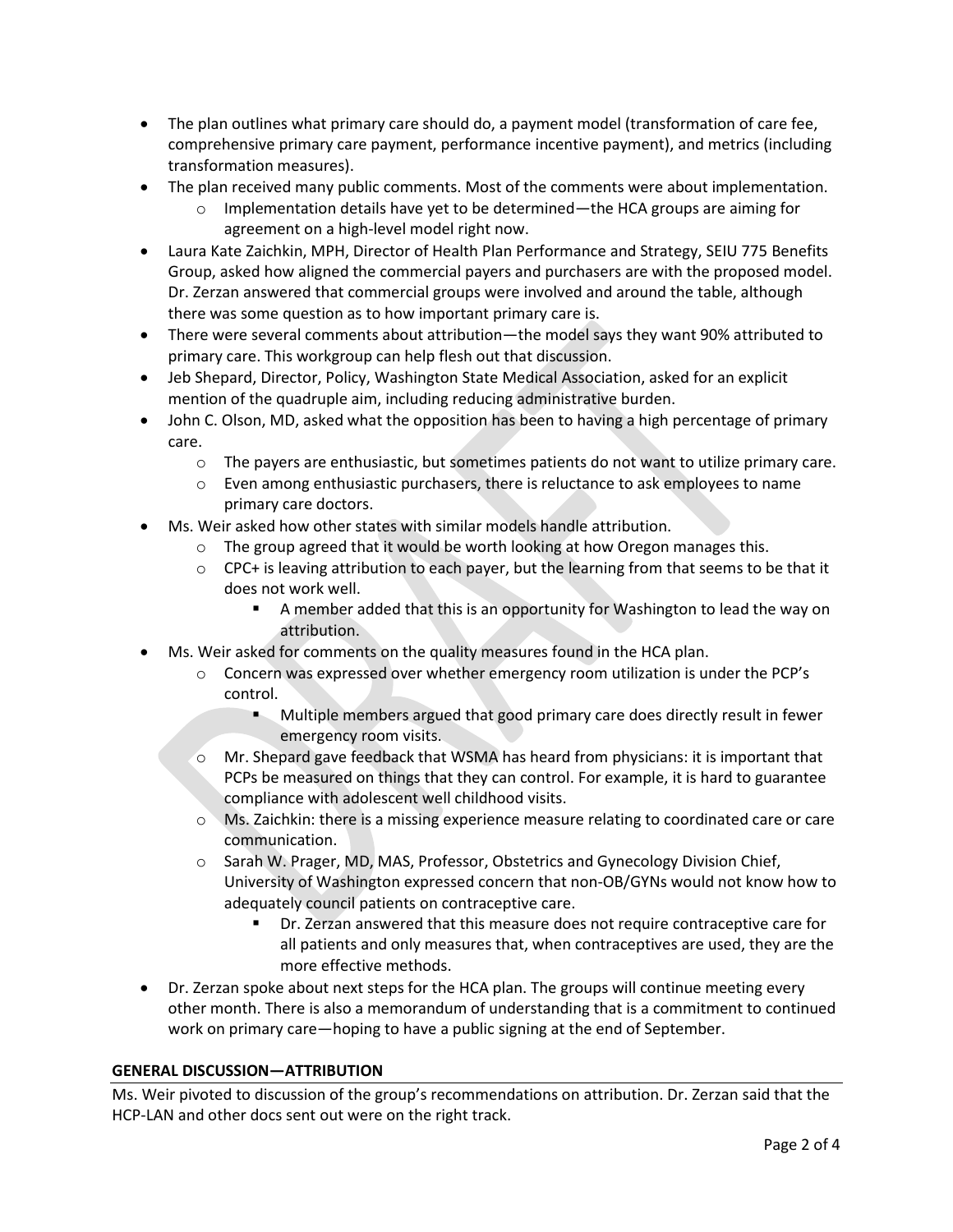- Ashok Reddy, MD, MS, Assistant Professor of Medicine, University of Washington School of Medicine, Veterans Administration, reiterated that CPC+ was one of the first models to do voluntary attribution and it was very difficult for them.
- Karen Johnson, PhD, MHSA, Director of Performance Improvement and Innovation, Washington Health Alliance, elaborated on some of the difficulties of attribution:
	- o Linked to both definition of primary care and implementation.
	- $\circ$  It is very difficult to understand how people are using different providers for different purposes using solely claims data.
	- $\circ$  We also never ask the patient which doctor they want, instead we try to assign based on claims data.
- Multiple members concurred that no one has yet come up with a satisfactory and tested alternative to doing attribution via claims data.
- One member offered the idea of including the patient in their PMPM payment to incent them to have a PCP.
- Ms. Zaichkin added that her group puts the PCP's name on the member's card and makes PCP visits free, as an incentive.
- Louise Kaplan, PhD, ARNP, FNP-BC, FAANP, FAAN, Associate Professor, Associate Academic Director, Washington State University Vancouver College of Nursing, said that patients who are accessing care through these plans often have instability in their lives; if a patient moves it may become impossible for them to get to their PCP.
	- $\circ$  If we let patients decide, patients may not have any idea how to make a good decision (or they may not have a choice depending on their community).
- Some patients also prefer utilizing emergency room care because it is easier to access—no appointment is needed.
- Dr. Prager asked about distribution of funds in the HCA's plan. Dr. Zerzan: discussion has been that PCP would oversee money distribution in conversation with specialists.
- Telehealth may change the need for urgent care by making it easier for patients to access their PCP.
- Dr. Prager voiced a concern about potential capitated care models: they can disincentivize appropriate referrals and taking care of sicker people and can lead to unpaid time on emails.
	- $\circ$  Dr. Zerzan clarified that the HCA model for PMPM would be risk adjusted, does not put the burden of paying for referrals onto the PCP, and does not require unpaid email time.

# **GENERAL DISCUSSION—OB/GYN INCLUSION**

The group turned to hearing from Dr. Prager and Pam Crone, Legislative Consulting, American Congress of Obstetricians and Gynecologist.

- Dr. Prager made the case for including OBs in the group's definition of primary care: some patients do not have a primary care doctor other than their OB/GYN and OBs end up managing referrals in some way. OBs become de facto PCPs when they discover non-gynecological issues in patients.
	- $\circ$  However, she does not think that OBs should be routinely taking care of general issues for people who do not have a specific gynecological need on that day. She also does not want to incentivize people to go to OBs for issues in other parts of the body.
	- $\circ$  Dr. Kaplan added that patients come into their OB for chest pain because the OB is the only doctor that they have an ongoing relationship with at the time.
- Another member advocated for returning to the four Cs of the group's definition—OBs do not fall into these categories.